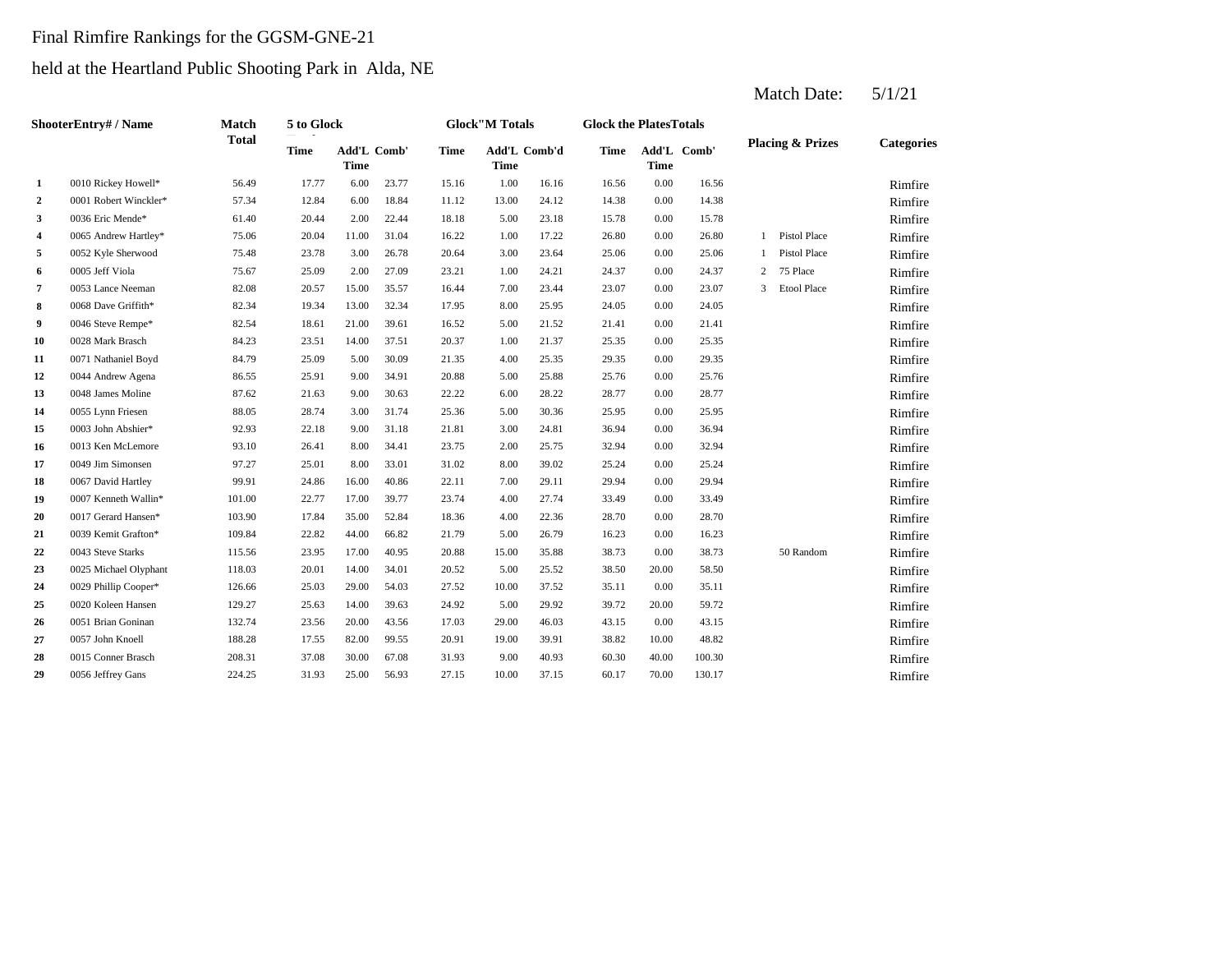## Final GLOCK Girl Rankings for the GGSM-GNE-21

held at the Heartland Public Shooting Park in Alda, NE

|   | <b>ShooterEntry#/Name</b> | <b>Match</b> | 5 to Glock |       |             |       | <b>Glock</b> "M Totals |       | <b>Glock the PlatesTotals</b> |               |        |                             |
|---|---------------------------|--------------|------------|-------|-------------|-------|------------------------|-------|-------------------------------|---------------|--------|-----------------------------|
|   |                           | <b>Total</b> | Time       | Time  | Add'L Comb' | Time  | Add'L Comb'd<br>Time   |       | <b>Time</b>                   | Add'L<br>Time | Comb'  | <b>Placing &amp; Prizes</b> |
|   | 0021 Koleen Hansen        | 88.60        | 28.48      | 6.00  | 34.48       | 24.12 | 4.00                   | 28.12 | 26.00                         | 0.00          | 26.00  | 100 Place                   |
| 2 | 0035 Donna Cramer         | 90.05        | 30.26      | 7.00  | 37.26       | 25.99 | 2.00                   | 27.99 | 24.80                         | 0.00          | 24.80  | <b>Etool Place</b>          |
|   | 0042 Lisa Kirchhoff       | 138.24       | 42.10      | 17.00 | 59.10       | 33.84 | 5.00                   | 38.84 | 40.30                         | 0.00          | 40.30  | Knife Place                 |
| 4 | 0023 Jane Bolte           | 155.33       | 30.51      | 40.00 | 70.51       | 33.97 | 13.00                  | 46.97 | 37.85                         | 0.00          | 37.85  |                             |
|   | 0074 Angie Ruble          | 290.73       | 27.81      | 63.00 | 90.81       | 34.12 | 26.00                  | 60.12 | 49.80                         | 90.00         | 139.80 |                             |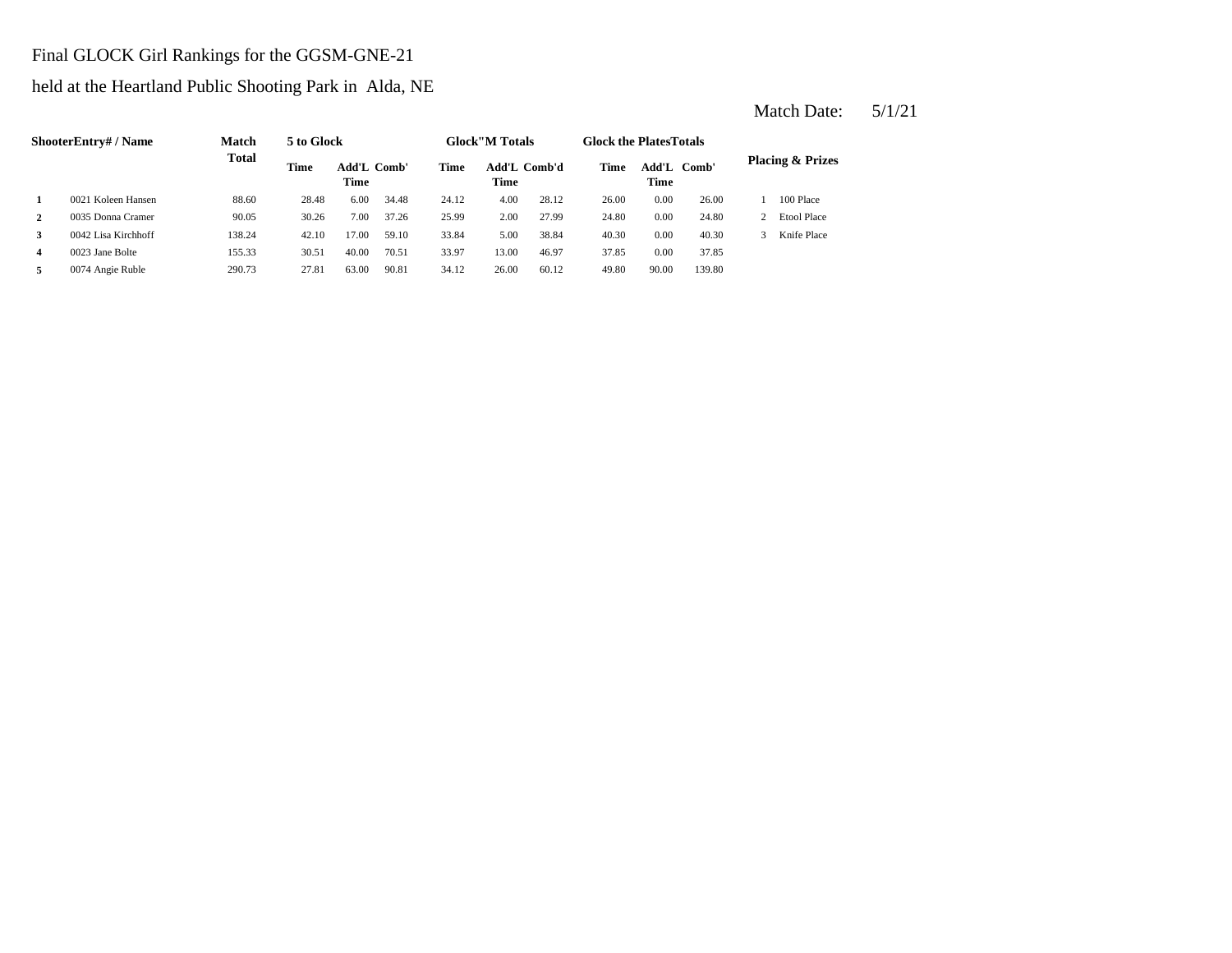#### Final Pocket GLOCK Rankings for the GGSM-GNE-21

held at the Heartland Public Shooting Park in Alda, NE

|    | ShooterEntry# / Name | <b>Match</b> | 5 to Glock  |                            |       |       | <b>Glock"M Totals</b>       |       | <b>Glock the PlatesTotals</b> |             |             |                |                             |
|----|----------------------|--------------|-------------|----------------------------|-------|-------|-----------------------------|-------|-------------------------------|-------------|-------------|----------------|-----------------------------|
|    |                      | <b>Total</b> | <b>Time</b> | Add'L Comb'<br><b>Time</b> |       | Time  | Add'L Comb'd<br><b>Time</b> |       | <b>Time</b>                   | <b>Time</b> | Add'L Comb' |                | <b>Placing &amp; Prizes</b> |
| 1  | 0011 Rickey Howell*  | 46.70        | 13.30       | 3.00                       | 16.30 | 10.90 | 1.00                        | 11.90 | 18.50                         | 0.00        | 18.50       |                |                             |
| 2  | 0040 Kemit Grafton*  | 53.22        | 15.98       | 3.00                       | 18.98 | 14.19 | 0.00                        | 14.19 | 20.05                         | 0.00        | 20.05       |                | <b>Pistol Place</b>         |
| 3  | 0037 Eric Mende*     | 57.82        | 13.85       | 4.00                       | 17.85 | 13.24 | 7.00                        | 20.24 | 19.73                         | 0.00        | 19.73       |                | 2 year membership rea       |
| 4  | 0026 Mike Lewis*     | 61.03        | 12.29       | 4.00                       | 16.29 | 13.00 | 2.00                        | 15.00 | 19.74                         | 10.00       | 29.74       |                |                             |
| 5  | 0016 Bryan Dover*    | 62.61        | 9.76        | 17.00                      | 26.76 | 9.05  | 4.00                        | 13.05 | 12.80                         | 10.00       | 22.80       |                |                             |
| 6  | 0066 Andrew Hartley* | 75.60        | 13.63       | 3.00                       | 16.63 | 23.38 | 1.00                        | 24.38 | 24.59                         | 10.00       | 34.59       |                |                             |
| 7  | 0034 Donna Cramer    | 84.01        | 16.81       | 7.00                       | 23.81 | 16.63 | 0.00                        | 16.63 | 33.57                         | 10.00       | 43.57       | $\mathbf{1}$   | 100 Place                   |
| 8  | 0018 Gerard Hansen*  | 86.96        | 13.87       | 8.00                       | 21.87 | 13.86 | 1.00                        | 14.86 | 30.23                         | 20.00       | 50.23       |                |                             |
| 9  | 0032 Floyd McMillin  | 88.62        | 17.77       | 7.00                       | 24.77 | 16.85 | 3.00                        | 19.85 | 24.00                         | 20.00       | 44.00       | $\overline{2}$ | <b>Etool Place</b>          |
| 10 | 0047 Steve Rempe*    | 93.45        | 14.27       | 2.00                       | 16.27 | 13.90 | 1.00                        | 14.90 | 22.28                         | 40.00       | 62.28       |                |                             |
| 11 | 0008 Kenneth Wallin* | 101.65       | 16.46       | 14.00                      | 30.46 | 16.73 | 5.00                        | 21.73 | 29.46                         | 20.00       | 49.46       |                |                             |
| 12 | 0061 Hank Shaw       | 102.77       | 18.62       | 6.00                       | 24.62 | 17.60 | 1.00                        | 18.60 | 29.55                         | 30.00       | 59.55       | 3              | Knife Place                 |
| 13 | 0045 Andrew Agena    | 103.81       | 17.14       | 5.00                       | 22.14 | 18.25 | 7.00                        | 25.25 | 26.42                         | 30.00       | 56.42       |                |                             |
| 14 | 0069 Dave Griffith*  | 107.18       | 13.93       | 20.00                      | 33.93 | 13.95 | 3.00                        | 16.95 | 26.30                         | 30.00       | 56.30       |                |                             |
| 15 | 0064 Mark Willoughby | 107.56       | 18.14       | 2.00                       | 20.14 | 19.93 | 1.00                        | 20.93 | 36.49                         | 30.00       | 66.49       |                |                             |
| 16 | 0059 Kenneth McGuire | 114.53       | 20.37       | 12.00                      | 32.37 | 17.27 | 21.00                       | 38.27 | 23.89                         | 20.00       | 43.89       |                |                             |
| 17 | 0070 Cruze Lauer*    | 114.85       | 10.75       | 5.00                       | 15.75 | 11.14 | 3.00                        | 14.14 | 24.96                         | 60.00       | 84.96       |                |                             |
| 18 | 0006 Karl Snell      | 116.09       | 17.65       | 7.00                       | 24.65 | 17.88 | 0.00                        | 17.88 | 33.56                         | 40.00       | 73.56       |                |                             |
| 19 | 0030 Phillip Cooper* | 119.42       | 30.21       | 7.00                       | 37.21 | 17.43 | 2.00                        | 19.43 | 42.78                         | 20.00       | 62.78       |                | 50 Random                   |
| 20 | 0054 Lance Neeman    | 166.12       | 15.86       | 7.00                       | 22.86 | 15.19 | 10.00                       | 25.19 | 28.07                         | 90.00       | 118.07      |                |                             |
| 21 | 0050 Steve Greenwood | 192.96       | 17.84       | 31.00                      | 48.84 | 17.97 | 7.00                        | 24.97 | 39.15                         | 80.00       | 119.15      |                |                             |
| 22 | 0063 Jerry Bucy      | 224.74       | 17.96       | 12.00                      | 29.96 | 22.02 | 11.00                       | 33.02 | 41.76                         | 120.00      | 161.76      |                |                             |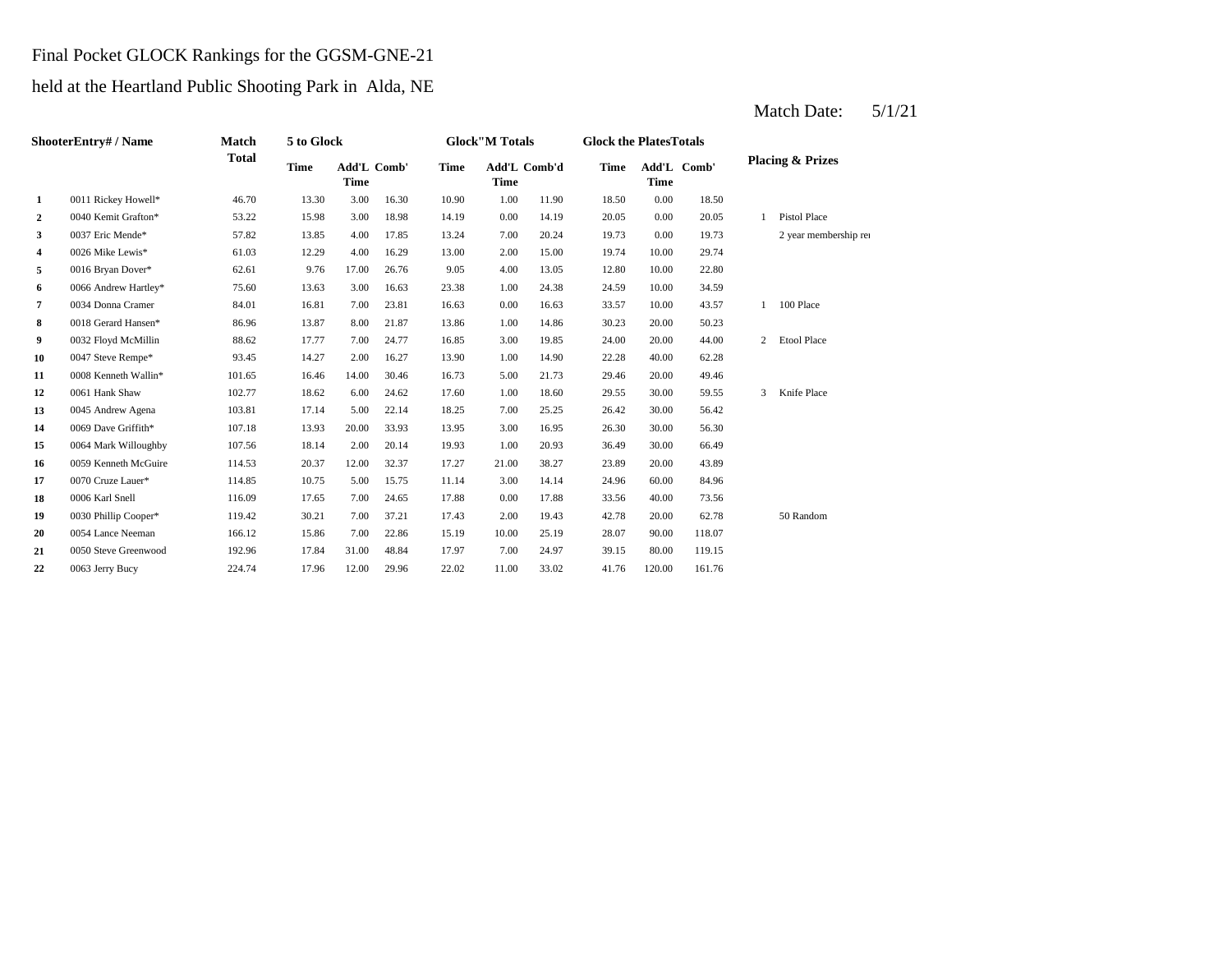#### Final Stock MOS Rankings for the GGSM-GNE-21

held at the Heartland Public Shooting Park in Alda, NE

|                | ShooterEntry# / Name    | Match        | 5 to Glock  |                            |        |             | <b>Glock"M Totals</b> |       | <b>Glock the PlatesTotals</b> |             |             |              |                             |
|----------------|-------------------------|--------------|-------------|----------------------------|--------|-------------|-----------------------|-------|-------------------------------|-------------|-------------|--------------|-----------------------------|
|                |                         | <b>Total</b> | <b>Time</b> | Add'L Comb'<br><b>Time</b> |        | <b>Time</b> | Add'L Comb'd<br>Time  |       | Time                          | <b>Time</b> | Add'L Comb' |              | <b>Placing &amp; Prizes</b> |
| 1              | 0012 Rickey Howell*     | 49.67        | 18.73       | 1.00                       | 19.73  | 16.19       | 0.00                  | 16.19 | 13.75                         | 0.00        | 13.75       |              |                             |
| 2              | 0041 Kemit Grafton*     | 60.00        | 20.86       | 2.00                       | 22.86  | 18.00       | 3.00                  | 21.00 | 16.14                         | 0.00        | 16.14       |              |                             |
| 3              | 0019 Gerard Hansen*     | 60.74        | 19.45       | 3.00                       | 22.45  | 16.99       | 2.00                  | 18.99 | 19.30                         | 0.00        | 19.30       | $\mathbf{1}$ | Pistol Place                |
| 4              | 0038 Eric Mende*        | 60.90        | 21.28       | 3.00                       | 24.28  | 19.25       | 2.00                  | 21.25 | 15.37                         | 0.00        | 15.37       |              |                             |
| 5              | 0027 Mike Lewis*        | 70.41        | 18.89       | 10.00                      | 28.89  | 16.69       | 8.00                  | 24.69 | 16.83                         | 0.00        | 16.83       |              |                             |
| 6              | 0022 Koleen Hansen      | 84.96        | 28.27       | 7.00                       | 35.27  | 23.81       | 6.00                  | 29.81 | 19.88                         | 0.00        | 19.88       | $\mathbf{1}$ | 100 Place                   |
| $\overline{7}$ | 0014 Ken McLemore       | 85.67        | 27.06       | 6.00                       | 33.06  | 24.81       | 3.00                  | 27.81 | 24.80                         | 0.00        | 24.80       | 2            | <b>Etool Place</b>          |
| 8              | 0072 Jonathan McDermott | 87.41        | 25.13       | 7.00                       | 32.13  | 25.05       | 1.00                  | 26.05 | 29.23                         | 0.00        | 29.23       | 3            | Knife Place                 |
| 9              | 0024 Herman Bolte*      | 91.70        | 27.25       | 12.00                      | 39.25  | 25.47       | 3.00                  | 28.47 | 23.98                         | 0.00        | 23.98       |              |                             |
| 10             | 0073 Jeff Viola         | 93.35        | 36.30       | 5.00                       | 41.30  | 28.41       | 1.00                  | 29.41 | 22.64                         | 0.00        | 22.64       |              |                             |
| 11             | 0002 John Keele         | 95.18        | 26.32       | 13.00                      | 39.32  | 24.82       | 6.00                  | 30.82 | 25.04                         | 0.00        | 25.04       |              |                             |
| 12             | 0031 Phillip Cooper*    | 105.06       | 30.40       | 19.00                      | 49.40  | 23.11       | 9.00                  | 32.11 | 23.55                         | 0.00        | 23.55       |              |                             |
| 13             | 0009 Kenneth Wallin*    | 109.28       | 27.11       | 30.00                      | 57.11  | 25.46       | 5.00                  | 30.46 | 21.71                         | 0.00        | 21.71       |              |                             |
| 14             | 0033 Floyd McMillin     | 110.31       | 29.29       | 17.00                      | 46.29  | 25.52       | 10.00                 | 35.52 | 28.50                         | 0.00        | 28.50       |              | <b>Pistol Random</b>        |
| 15             | 0062 Terrence Begley    | 117.35       | 19.35       | 16.00                      | 35.35  | 20.61       | 30.00                 | 50.61 | 31.39                         | 0.00        | 31.39       |              |                             |
| 16             | 0004 John Abshier*      | 129.70       | 32.37       | 28.00                      | 60.37  | 26.87       | 6.00                  | 32.87 | 36.46                         | 0.00        | 36.46       |              |                             |
| 17             | 0075 Cruze Lauer*       | 141.92       | 19.37       | 24.00                      | 43.37  | 53.61       | 6.00                  | 59.61 | 28.94                         | 10.00       | 38.94       |              |                             |
| 18             | 0060 Kenneth McGuire    | 174.28       | 26.43       | 61.00                      | 87.43  | 23.76       | 35.00                 | 58.76 | 28.09                         | 0.00        | 28.09       |              |                             |
| 19             | 0058 Mark Knoell        | 249.98       | 58.83       | 43.00                      | 101.83 | 50.39       | 3.00                  | 53.39 | 74.76                         | 20.00       | 94.76       |              |                             |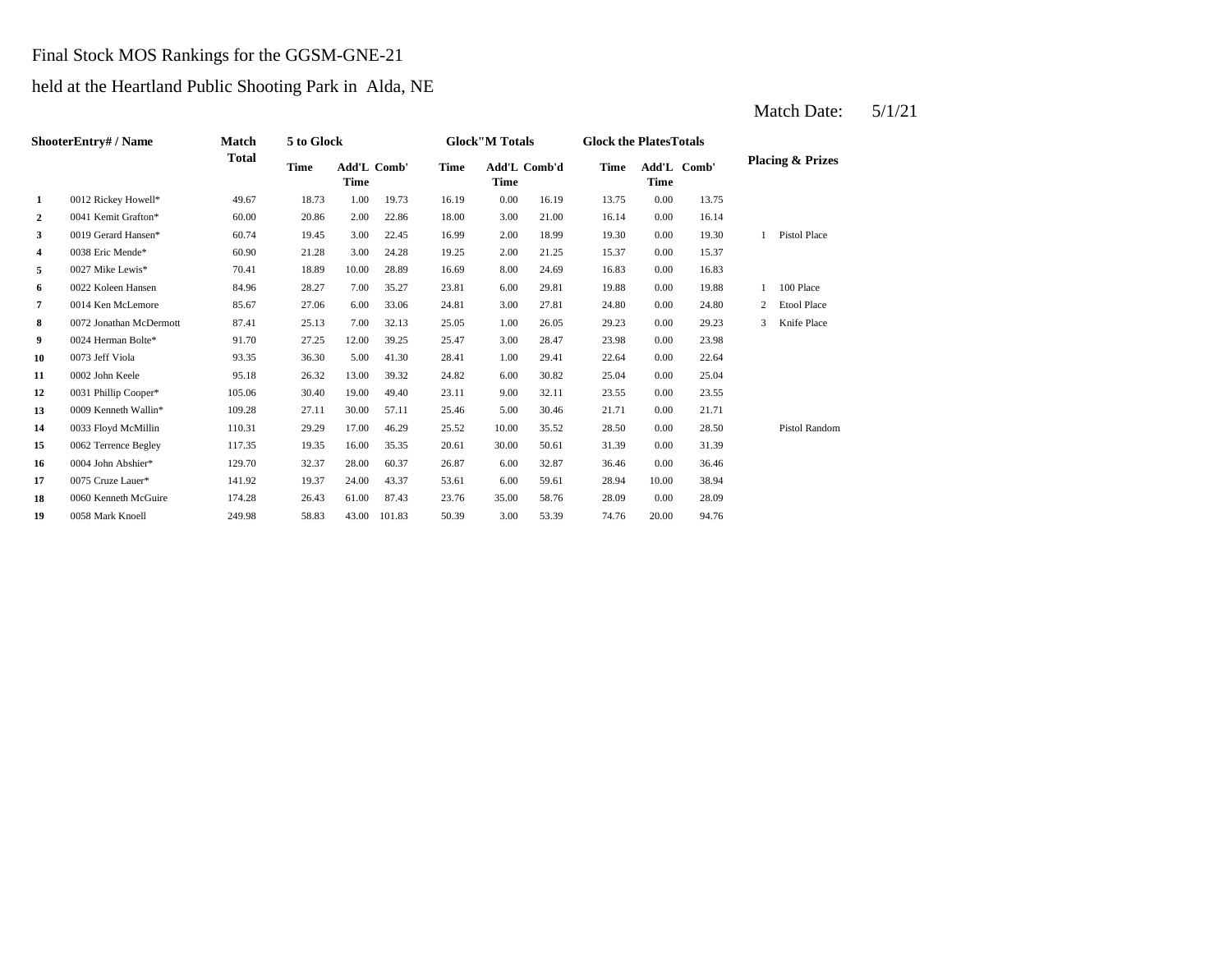Match Date:

**The following scores have not been included in the above results due to administrative issues or scoring errors Please call the GSSF office (770) 437-4718 as soon as possible for further clarification. Thank you.**

**Shooters who did not finish the match...**

**Shooters who did not show**

**0**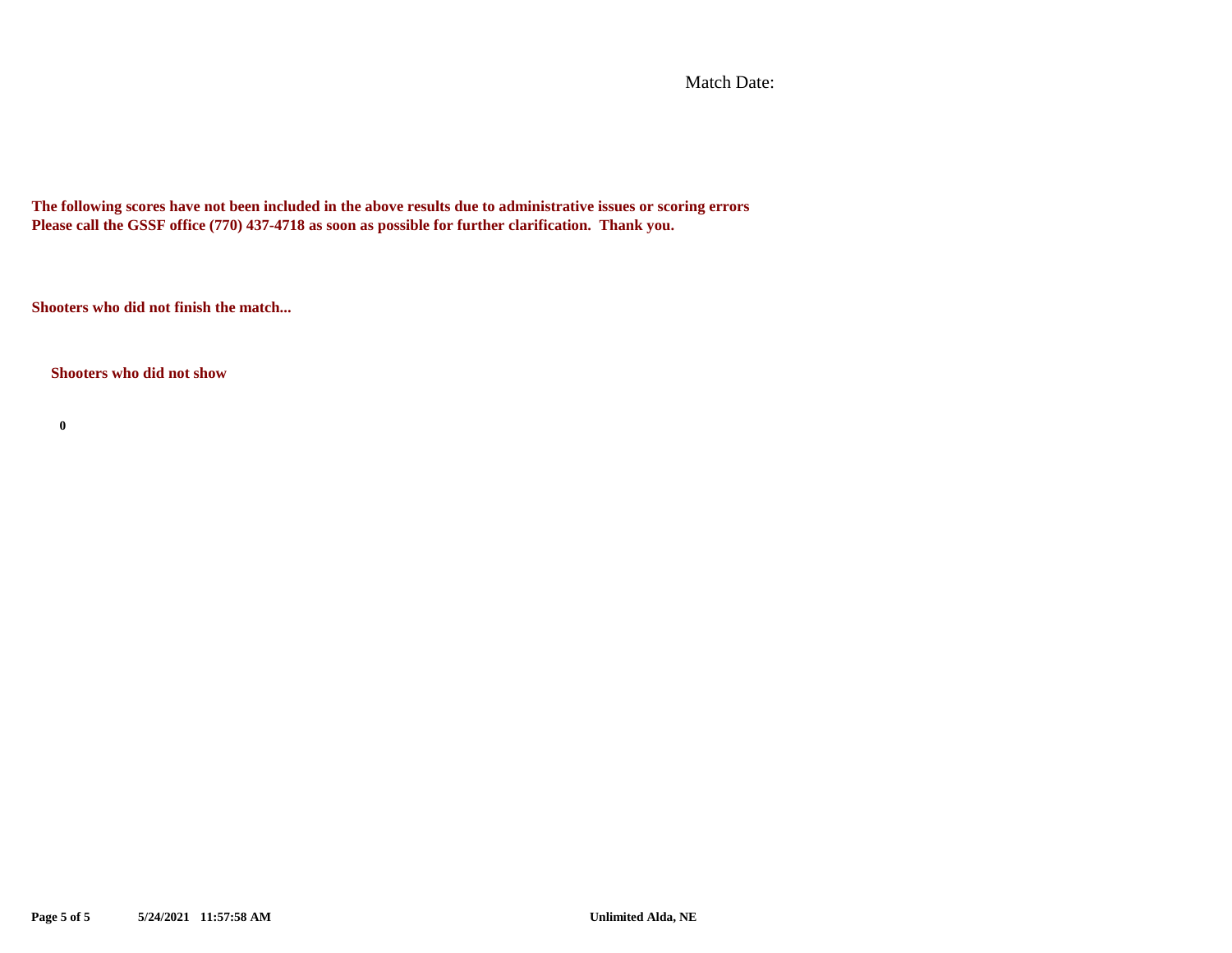## Final Civilian Rankings for the Cornhuskers Classic XIII

|                | ShooterEntry# / Name    | Match        | 5 to Glock Totals |       |              |       | <b>Glock"M Totals</b> |              | <b>Glock the PlatesTotals</b> |          |              |                             |                            |
|----------------|-------------------------|--------------|-------------------|-------|--------------|-------|-----------------------|--------------|-------------------------------|----------|--------------|-----------------------------|----------------------------|
|                |                         | <b>Total</b> | Time              | Time  | Add'L Comb'd | Time  | Time                  | Add'L Comb'd | Time                          | Time     | Add'L Comb'd | <b>Placing &amp; Prizes</b> | Categories                 |
| 1              | 0146 Mason Ruble        | 71.25        | 25.41             | 3.00  | 28.41        | 20.24 | 5.00                  | 25.24        | 17.60                         | 0.00     | 17.60        | 1 LM-\$100 Place            |                            |
| $\mathbf{2}$   | 0087 Andrew Agena       | 77.55        | 28.86             | 4.00  | 32.86        | 23.12 | 1.00                  | 24.12        | 20.57                         | 0.00     | 20.57        | 2 100 Place                 |                            |
| 3              | 0137 Dave Niehus        | 78.19        | 26.99             | 2.00  | 28.99        | 22.56 | 4.00                  | 26.56        | 22.64                         | 0.00     | 22.64        | 3 75 Place                  | Senior                     |
| 3              |                         | 78.19        | 26.99             | 2.00  | 28.99        | 22.56 | 4.00                  | 26.56        | 22.64                         | 0.00     | 22.64        | 75 Senior                   | Senior                     |
| 4              | 0027 Hank Shaw          | 83.10        | 22.66             | 12.00 | 34.66        | 22.73 | 1.00                  | 23.73        | 24.71                         | 0.00     | 24.71        | 75 Super Senior             | Super Senior               |
| 5              | 0102 Lance Neeman       | 91.66        | 22.69             | 10.00 | 32.69        | 21.50 | 9.00                  | 30.50        | 28.47                         | 0.00     | 28.47        |                             | Senior                     |
| 6              | 0051 Koleen Hansen      | 92.81        | 26.29             | 10.00 | 36.29        | 24.89 | 3.00                  | 27.89        | 28.63                         | $0.00\,$ | 28.63        | 75 Adult Female             | Adult Female, Super Senior |
| $\overline{7}$ | 0039 Ken McLemore       | 94.09        | 26.54             | 11.00 | 37.54        | 22.53 | 5.00                  | 27.53        | 29.02                         | 0.00     | 29.02        |                             | Senior                     |
| 8              | 0099 Joseph Clausen     | 98.22        | 22.46             | 12.00 | 34.46        | 19.94 | 12.00                 | 31.94        | 31.82                         | 0.00     | 31.82        |                             |                            |
| 9              | 0142 Jonathan McDermott | 99.19        | 20.53             | 15.00 | 35.53        | 22.53 | 6.00                  | 28.53        | 25.13                         | 10.00    | 35.13        |                             |                            |
| 10             | 0057 Michael Olyphant   | 99.60        | 23.71             | 19.00 | 42.71        | 22.70 | 6.00                  | 28.70        | 28.19                         | 0.00     | 28.19        |                             |                            |
| 11             | 0140 Nathaniel Boyd     | 100.36       | 26.11             | 12.00 | 38.11        | 17.96 | 13.00                 | 30.96        | 31.29                         | 0.00     | 31.29        |                             |                            |
| 12             | 0071 Donna Cramer       | 105.47       | 28.83             | 15.00 | 43.83        | 25.77 | 7.00                  | 32.77        | 28.87                         | 0.00     | 28.87        |                             | Adult Female, Super Senior |
| 13             | 0116 Terrence Begley    | 106.55       | 19.45             | 20.00 | 39.45        | 17.78 | 20.00                 | 37.78        | 29.32                         | 0.00     | 29.32        |                             | Senior                     |
| 14             | 0123 David Hartley      | 109.88       | 25.06             | 21.00 | 46.06        | 22.05 | 12.00                 | 34.05        | 29.77                         | 0.00     | 29.77        |                             | Senior                     |
| 15             | 0118 Mark Willoughby    | 112.28       | 26.82             | 25.00 | 51.82        | 26.43 | 5.00                  | 31.43        | 29.03                         | 0.00     | 29.03        |                             | Super Senior               |
| 16             | 0025 Karl Snell         | 115.05       | 22.55             | 31.00 | 53.55        | 22.42 | 9.00                  | 31.42        | 30.08                         | 0.00     | 30.08        |                             | Senior                     |
| 17             | 0016 Sam Keele          | 115.39       | 26.39             | 23.00 | 49.39        | 23.06 | 11.00                 | 34.06        | 31.94                         | 0.00     | 31.94        |                             |                            |
| 18             | 0070 Floyd McMillin     | 117.22       | 26.72             | 25.00 | 51.72        | 22.78 | 15.00                 | 37.78        | 27.72                         | 0.00     | 27.72        |                             |                            |
| 19             | 0130 Alexander Briner   | 122.30       | 17.29             | 24.00 | 41.29        | 16.15 | 39.00                 | 55.15        | 25.86                         | 0.00     | 25.86        |                             |                            |
| 20             | 0018 Jeff Viola         | 122.82       | 33.79             | 12.00 | 45.79        | 36.86 | 6.00                  | 42.86        | 34.17                         | 0.00     | 34.17        |                             |                            |
| 21             | 0131 Andrew Mende       | 126.66       | 23.68             | 41.00 | 64.68        | 20.40 | 11.00                 | 31.40        | 30.58                         | 0.00     | 30.58        |                             |                            |
| 22             | 0090 James Moline       | 132.98       | 21.65             | 20.00 | 41.65        | 22.05 | 14.00                 | 36.05        | 35.28                         | 20.00    | 55.28        |                             | Senior                     |
| 23             | 0104 Lynn Friesen       | 133.05       | 33.28             | 22.00 | 55.28        | 26.17 | 23.00                 | 49.17        | 28.60                         | 0.00     | 28.60        |                             |                            |
| 24             | 0063 Conner Brasch      | 151.82       | 41.25             | 21.00 | 62.25        | 37.97 | 10.00                 | 47.97        | 41.60                         | 0.00     | 41.60        | 75 Junior Male              | Junior Male                |
| 25             | 0134 Theodorus Berlijn  | 162.78       | 30.91             | 13.00 | 43.91        | 28.63 | 14.00                 | 42.63        | 46.24                         | 30.00    | 76.24        |                             | Super Senior               |
| 26             | 0096 Steve Greenwood    | 163.92       | 27.00             | 30.00 | 57.00        | 25.88 | 13.00                 | 38.88        | 38.04                         | 30.00    | 68.04        |                             |                            |
| 27             | 0010 David Redenbaugh   | 181.14       | 29.78             | 28.00 | 57.78        | 28.59 | 3.00                  | 31.59        | 51.77                         | 40.00    | 91.77        |                             |                            |
| 28             | 0044 James Lambke       | 181.32       | 54.80             | 15.00 | 69.80        | 44.41 | 12.00                 | 56.41        | 55.11                         | 0.00     | 55.11        |                             | Super Senior               |
| 29             | 0106 John Knoell        | 184.29       | 19.48             | 62.00 | 81.48        | 19.29 | 42.00                 | 61.29        | 31.52                         | 10.00    | 41.52        |                             |                            |
| 30             | 0020 David Field        | 193.37       | 50.10             | 23.00 | 73.10        | 66.52 | 18.00                 | 84.52        | 35.75                         | 0.00     | 35.75        |                             | Senior                     |
| 31             | 0107 Mark Knoell        | 194.82       | 55.93             | 25.00 | 80.93        | 52.07 | 13.00                 | 65.07        | 48.82                         | 0.00     | 48.82        |                             | Super Senior               |
| 32             | 0006 Ian Slama          | 222.00       | 21.20             | 55.00 | 76.20        | 29.40 | 37.00                 | 66.40        | 39.40                         | 40.00    | 79.40        |                             | Junior Male                |
| 33             | 0117 Jerry Bucy         | 267.68       | 33.07             | 29.00 | 62.07        | 32.81 | 16.00                 | 48.81        | 66.80                         | 90.00    | 156.80       |                             | Super Senior               |
| 34             | 0105 Jeffrey Gans       | 281.11       | 38.31             | 55.00 | 93.31        | 27.80 | 44.00                 | 71.80        | 56.00                         | 60.00    | 116.00       |                             |                            |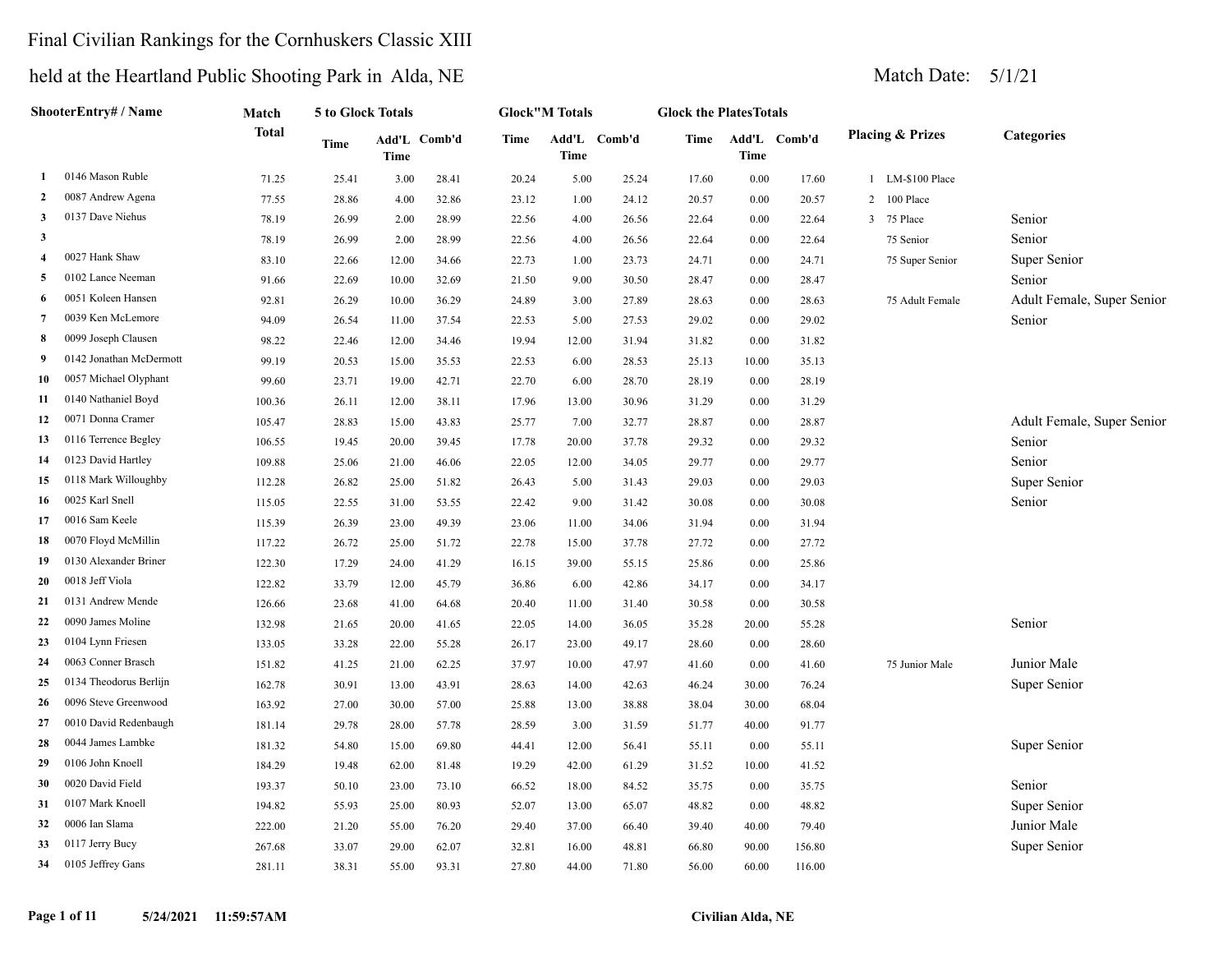| <b>ShooterEntry#/Name</b> | Match    | 5 to Glock Totals |                      |        |        | <b>Glock</b> "M Totals |        | <b>Glock the Plates Totals</b> |               |        |                             |                      |
|---------------------------|----------|-------------------|----------------------|--------|--------|------------------------|--------|--------------------------------|---------------|--------|-----------------------------|----------------------|
|                           | Total    | Time              | Add'L Comb'd<br>Time |        | Time   | Add'L<br>Time          | Comb'd | Time                           | Add'L<br>Time | Comb'd | <b>Placing &amp; Prizes</b> | Categories           |
| 35 0052 Jane Bolte        | 302.46   | 30.43             | 24.00                | 54.43  | 28.49  | 19.00                  | 47.49  | 80.54                          | 120.00        | 200.54 |                             | Adult Female, Senior |
| 36 0043 Robert Belknap    | 1,431.82 | 299.97            | 300.00               | 599.97 | 299.97 | 270.00                 | 569.97 | 141.88                         | 120.00        | 261.88 |                             | Senior               |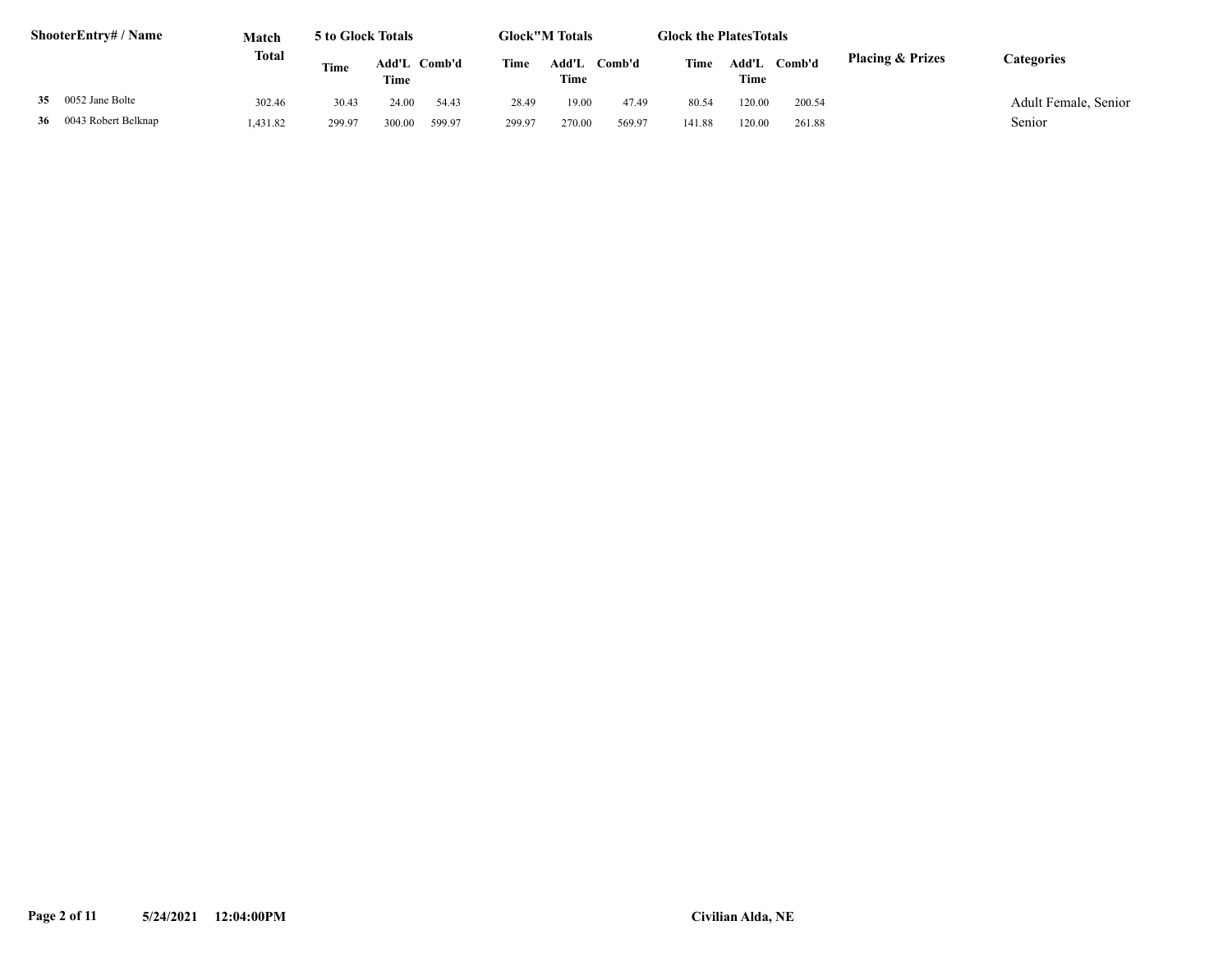## Final Competition Rankings for the Cornhuskers Classic XIII

|                | <b>ShooterEntry# / Name</b> | Match        | 5 to Glock Totals |       |              |             | <b>Glock"M Totals</b> |              | <b>Glock the PlatesTotals</b> |             |              |   |                             |
|----------------|-----------------------------|--------------|-------------------|-------|--------------|-------------|-----------------------|--------------|-------------------------------|-------------|--------------|---|-----------------------------|
|                |                             | <b>Total</b> | <b>Time</b>       | Time  | Add'L Comb'd | <b>Time</b> | Time                  | Add'L Comb'd | Time                          | <b>Time</b> | Add'L Comb'd |   | <b>Placing &amp; Prizes</b> |
| 1              | 0047 Bryan Dover*           | 43.74        | 14.21             | 4.00  | 18.21        | 13.52       | 1.00                  | 14.52        | 11.01                         | 0.00        | 11.01        |   | 1 Pistol MatchMeister       |
| $\overline{2}$ | 0002 Robert Winckler*       | 51.95        | 14.21             | 7.00  | 21.21        | 11.61       | 3.00                  | 14.61        | 16.13                         | 0.00        | 16.13        |   | Pistol Place                |
| 3              | 0083 Dennis Kirchhoff*      | 52.09        | 16.93             | 5.00  | 21.93        | 17.11       | 0.00                  | 17.11        | 13.05                         | 0.00        | 13.05        |   |                             |
| 4              | 0035 Rickey Howell*         | 54.77        | 19.40             | 1.00  | 20.40        | 16.25       | 4.00                  | 20.25        | 14.12                         | 0.00        | 14.12        |   |                             |
| 5              | 0060 Mike Lewis*            | 70.57        | 19.81             | 15.00 | 34.81        | 16.74       | 0.00                  | 16.74        | 19.02                         | 0.00        | 19.02        |   |                             |
| 6              | 0122 Andrew Hartley*        | 71.01        | 20.96             | 7.00  | 27.96        | 23.67       | 2.00                  | 25.67        | 17.38                         | 0.00        | 17.38        |   |                             |
| 7              | 0055 John Wallroff*         | 72.83        | 24.41             | 4.00  | 28.41        | 20.22       | 1.00                  | 21.22        | 23.20                         | 0.00        | 23.20        |   |                             |
| 8              | 0040 Ken McLemore           | 83.12        | 26.96             | 9.00  | 35.96        | 22.58       | 2.00                  | 24.58        | 22.58                         | 0.00        | 22.58        | 1 | Pistol Place                |
| 9              | 0012 John Keele             | 85.52        | 26.17             | 9.00  | 35.17        | 22.25       | 1.00                  | 23.25        | 27.10                         | 0.00        | 27.10        | 2 | 100 Place                   |
| 10             | 0031 Kenneth Wallin*        | 87.45        | 25.74             | 16.00 | 41.74        | 24.53       | 1.00                  | 25.53        | 20.18                         | 0.00        | 20.18        |   |                             |
| 11             | 0132 Andrew Mende           | 88.98        | 22.21             | 17.00 | 39.21        | 19.38       | 5.00                  | 24.38        | 25.39                         | 0.00        | 25.39        |   | 3 75 Place                  |
| 12             | 0147 Karl Snell             | 89.23        | 25.44             | 11.00 | 36.44        | 22.80       | 4.00                  | 26.80        | 25.99                         | 0.00        | 25.99        |   |                             |
| 13             | 0015 John Abshier*          | 90.44        | 28.92             | 10.00 | 38.92        | 24.10       | 1.00                  | 25.10        | 26.42                         | 0.00        | 26.42        |   |                             |
| 14             | 0065 Mark Brasch            | 97.97        | 25.64             | 16.00 | 41.64        | 22.06       | 12.00                 | 34.06        | 22.27                         | 0.00        | 22.27        |   |                             |
| 15             | 0119 Mark Willoughby        | 98.16        | 26.74             | 15.00 | 41.74        | 26.00       | 3.00                  | 29.00        | 27.42                         | 0.00        | 27.42        |   |                             |
| 16             | 0072 Donna Cramer           | 98.57        | 28.38             | 14.00 | 42.38        | 25.43       | 3.00                  | 28.43        | 27.76                         | 0.00        | 27.76        |   |                             |
| 17             | 0091 James Moline           | 100.16       | 19.03             | 28.00 | 47.03        | 20.93       | 7.00                  | 27.93        | 25.20                         | 0.00        | 25.20        |   |                             |
| 18             | 0078 Kemit Grafton*         | 105.32       | 22.71             | 25.00 | 47.71        | 20.29       | 16.00                 | 36.29        | 21.32                         | 0.00        | 21.32        |   |                             |
| 19             | 0095 Jim Simonsen           | 108.84       | 23.65             | 10.00 | 33.65        | 21.96       | 25.00                 | 46.96        | 28.23                         | 0.00        | 28.23        |   |                             |
| 20             | 0108 Denoy Smith            | 109.21       | 19.38             | 37.00 | 56.38        | 20.03       | 5.00                  | 25.03        | 27.80                         | 0.00        | 27.80        |   |                             |
| 21             | 0029 Hank Shaw              | 109.23       | 24.62             | 17.00 | 41.62        | 20.91       | 11.00                 | 31.91        | 25.70                         | 10.00       | 35.70        |   |                             |
| 22             | 0126 David Hartley          | 112.10       | 25.68             | 20.00 | 45.68        | 24.03       | 9.00                  | 33.03        | 33.39                         | 0.00        | 33.39        |   |                             |
| 23             | 0143 Jonathan McDermott     | 130.52       | 20.95             | 15.00 | 35.95        | 22.55       | 16.00                 | 38.55        | 36.02                         | 20.00       | 56.02        |   |                             |
| 24             | 0093 Josh Moline            | 132.09       | 28.11             | 35.00 | 63.11        | 25.18       | 14.00                 | 39.18        | 29.80                         | 0.00        | 29.80        |   |                             |
| 25             | 0098 Steve Greenwood        | 148.25       | 27.78             | 26.00 | 53.78        | 26.55       | 10.00                 | 36.55        | 37.92                         | 20.00       | 57.92        |   |                             |
| 26             | 0086 Steve Starks           | 150.83       | 29.92             | 37.00 | 66.92        | 23.76       | 21.00                 | 44.76        | 39.15                         | 0.00        | 39.15        |   |                             |
| 27             | 0114 Kenneth McGuire        | 152.94       | 24.47             | 58.00 | 82.47        | 22.53       | 16.00                 | 38.53        | 31.94                         | 0.00        | 31.94        |   |                             |
| 28             | 0150 Jeffrey Stiehm II      | 155.63       | 19.72             | 46.00 | 65.72        | 17.71       | 24.00                 | 41.71        | 28.20                         | 20.00       | 48.20        |   |                             |
| 29             | 0100 Brian Goninan          | 164.54       | 30.48             | 29.00 | 59.48        | 25.75       | 30.00                 | 55.75        | 39.31                         | 10.00       | 49.31        |   | 4 Pistol Membership Promo   |
| 30             | 0115 Byron Thompson         | 176.61       | 25.02             | 53.00 | 78.02        | 23.43       | 36.00                 | 59.43        | 39.16                         | 0.00        | 39.16        |   |                             |
| 31             | 0135 Theodorus Berlijn      | 182.17       | 33.96             | 22.00 | 55.96        | 28.70       | 4.00                  | 32.70        | 43.51                         | 50.00       | 93.51        |   |                             |
| 32             | 0007 Ian Slama              | 193.28       | 23.48             | 50.00 | 73.48        | 24.63       | 35.00                 | 59.63        | 40.17                         | 20.00       | 60.17        |   |                             |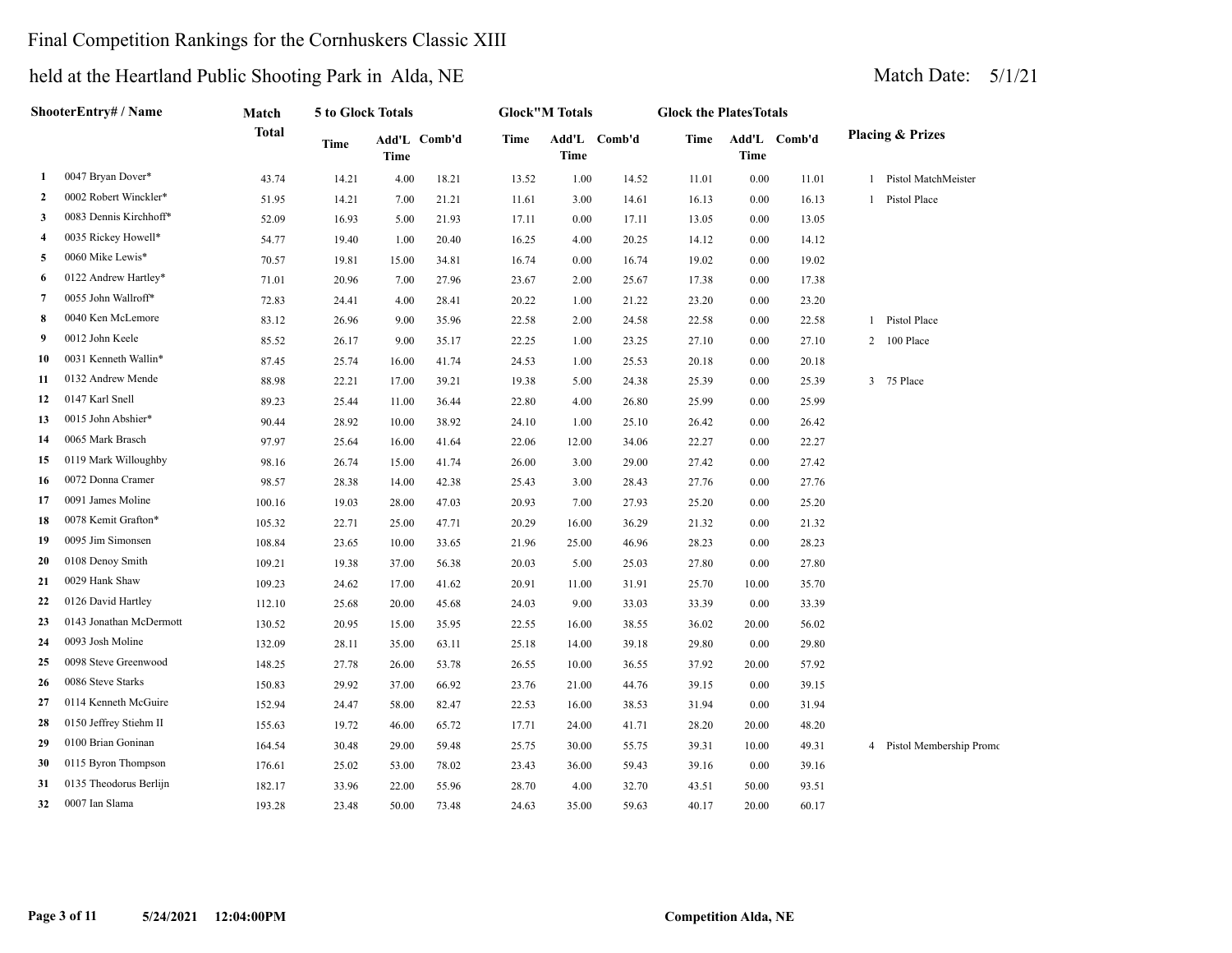## Final Guardian Rankings for the Cornhuskers Classic XIII

|              | ShooterEntry# / Name | Match        | 5 to Glock Totals |       |              |       | <b>Glock</b> "M Totals |        | <b>Glock the PlatesTotals</b> |       |              |                             |              |
|--------------|----------------------|--------------|-------------------|-------|--------------|-------|------------------------|--------|-------------------------------|-------|--------------|-----------------------------|--------------|
|              |                      | <b>Total</b> | Time              | Time  | Add'L Comb'd | Time  | Add'L<br>Time          | Comb'd | Time                          | Time  | Add'L Comb'd | <b>Placing &amp; Prizes</b> | Categories   |
|              | 0144 David Ruble     | 69.77        | 22.47             | 6.00  | 28.47        | 19.45 | 3.00                   | 22.45  | 18.85                         | 0.00  | 18.85        | 100 Place                   |              |
| $\mathbf{2}$ | 0008 Jamon Slama     | 81.76        | 25.13             | 7.00  | 32.13        | 25.73 | 1.00                   | 26.73  | 22.90                         | 0.00  | 22.90        | 2 Etool Place               |              |
| 3            | 0109 Jeff Ostlund    | 88.45        | 23.36             | 16.00 | 39.36        | 20.04 | 10.00                  | 30.04  | 19.05                         | 0.00  | 19.05        | 3 Knife Place               |              |
| 4            | 0011 John Keele      | 89.15        | 24.88             | 13.00 | 37.88        | 20.18 | 4.00                   | 24.18  | 27.09                         | 0.00  | 27.09        | 75 Super Senior             | Super Senior |
| 5.           | 0092 Josh Moline     | 123.59       | 21.26             | 25.00 | 46.26        | 23.29 | 11.00                  | 34.29  | 33.04                         | 10.00 | 43.04        |                             |              |
| 6.           | 0094 Jim Simonsen    | 142.23       | 20.35             | 39.00 | 59.35        | 20.44 | 22.00                  | 42.44  | 30.44                         | 10.00 | 40.44        | 75 Senior                   | Senior       |
|              | 0112 Kenneth McGuire | 144.45       | 24.24             | 59.00 | 83.24        | 23.34 | 11.00                  | 34.34  | 26.87                         | 0.00  | 26.87        | 2 year membership renew     | Senior       |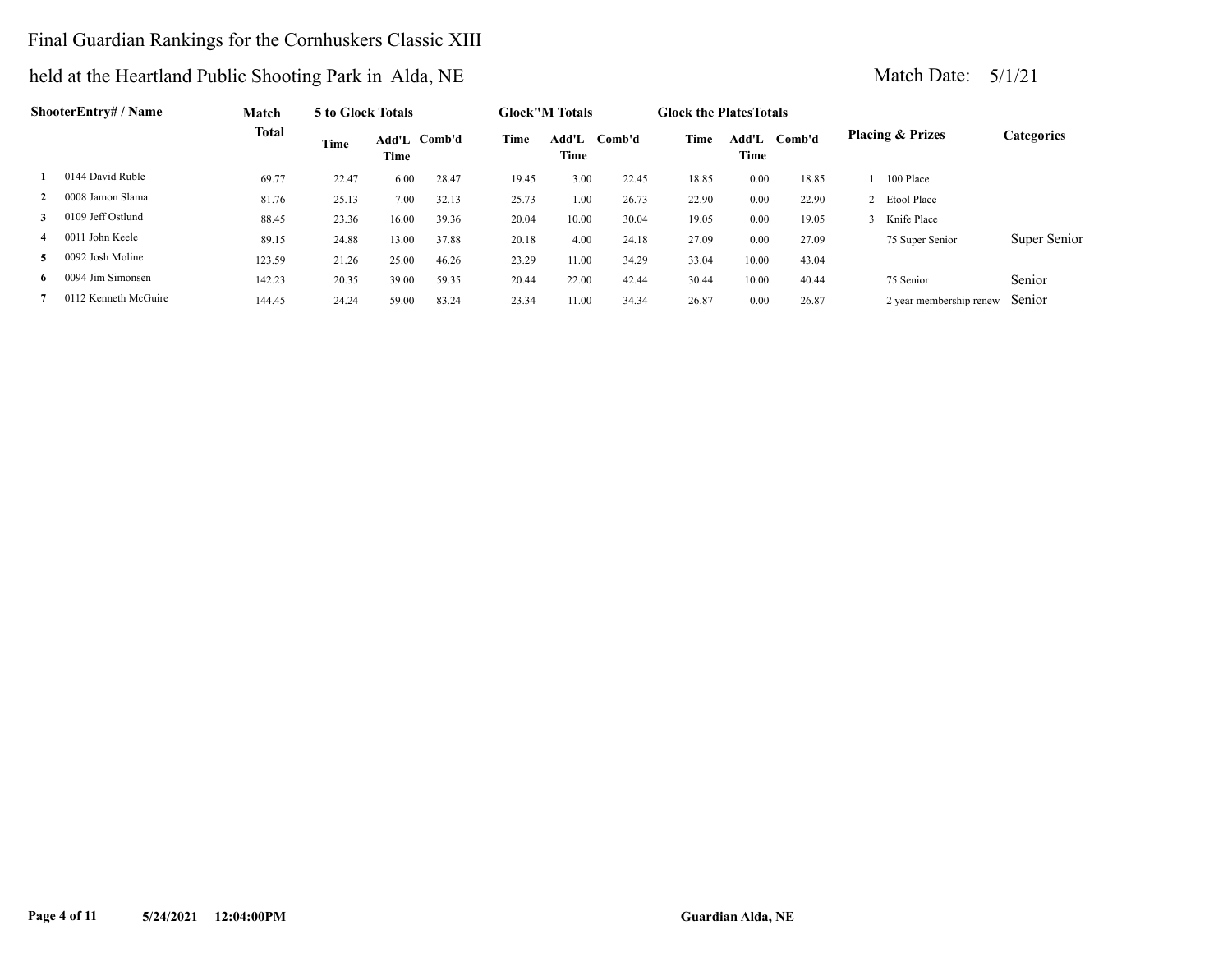## Final Heavy Metal Rankings for the Cornhuskers Classic XIII

|              | ShooterEntry# / Name   | Match  | 5 to Glock Totals |        |              |       | <b>Glock"M Totals</b> |              | <b>Glock the Plates Totals</b> |             |              |                |                             |
|--------------|------------------------|--------|-------------------|--------|--------------|-------|-----------------------|--------------|--------------------------------|-------------|--------------|----------------|-----------------------------|
|              |                        | Total  | Time              | Time   | Add'L Comb'd | Time  | Time                  | Add'L Comb'd | <b>Time</b>                    | <b>Time</b> | Add'L Comb'd |                | <b>Placing &amp; Prizes</b> |
| 1            | 0085 Dennis Kirchhoff* | 49.75  | 17.85             | 2.00   | 19.85        | 16.86 | 1.00                  | 17.86        | 12.04                          | 0.00        | 12.04        |                |                             |
| $\mathbf{2}$ | 0050 Bryan Dover*      | 50.05  | 15.21             | 8.00   | 23.21        | 13.68 | 1.00                  | 14.68        | 12.16                          | 0.00        | 12.16        |                | 50 Random                   |
| 3            | 0038 Rickey Howell*    | 59.39  | 19.98             | 5.00   | 24.98        | 17.59 | 2.00                  | 19.59        | 14.82                          | 0.00        | 14.82        |                | Pistol Place                |
| 4            | 0075 Eric Mende*       | 61.25  | 21.94             | 5.00   | 26.94        | 18.50 | 0.00                  | 18.50        | 15.81                          | 0.00        | 15.81        |                | 50 Random                   |
| 5            | 0145 David Ruble       | 67.84  | 24.07             | 5.00   | 29.07        | 19.27 | 2.00                  | 21.27        | 17.50                          | 0.00        | 17.50        | $\mathbf{1}$   | 100 Place                   |
| 6            | 0081 Kemit Grafton*    | 73.31  | 21.64             | 7.00   | 28.64        | 21.01 | 5.00                  | 26.01        | 18.66                          | 0.00        | 18.66        |                |                             |
| 7            | 0068 Gerard Hansen*    | 78.75  | 20.10             | 13.00  | 33.10        | 18.91 | 4.00                  | 22.91        | 22.74                          | 0.00        | 22.74        |                |                             |
| 8            | 0128 Dave Griffith*    | 84.22  | 24.95             | 3.00   | 27.95        | 20.33 | 6.00                  | 26.33        | 29.94                          | 0.00        | 29.94        |                |                             |
| 9.           | 0056 John Wallroff*    | 85.65  | 24.79             | 4.00   | 28.79        | 20.62 | 6.00                  | 26.62        | 30.24                          | 0.00        | 30.24        |                | 50 Random                   |
| 10           | 0111 Jeff Ostlund      | 87.41  | 27.19             | 10.00  | 37.19        | 22.38 | 4.00                  | 26.38        | 23.84                          | 0.00        | 23.84        |                | 2 Etool Place               |
| 11           | 0149 Chris Zeeb*       | 89.14  | 15.48             | 21.00  | 36.48        | 15.01 | 16.00                 | 31.01        | 21.65                          | 0.00        | 21.65        |                |                             |
| 12           | 0009 Jamon Slama       | 99.97  | 24.55             | 16.00  | 40.55        | 24.54 | 10.00                 | 34.54        | 24.88                          | 0.00        | 24.88        | $\overline{3}$ | Knife Place                 |
| 13           | 0042 Ken McLemore      | 105.86 | 28.30             | 14.00  | 42.30        | 22.36 | 18.00                 | 40.36        | 23.20                          | 0.00        | 23.20        |                |                             |
| 14           | 0088 Andrew Agena      | 109.00 | 31.22             | 13.00  | 44.22        | 24.88 | 10.00                 | 34.88        | 29.90                          | 0.00        | 29.90        |                |                             |
| 15           | 0066 Mark Brasch       | 116.77 | 29.36             | 29.00  | 58.36        | 25.77 | 8.00                  | 33.77        | 24.64                          | 0.00        | 24.64        |                |                             |
| 16           | 0133 Andrew Mende      | 117.22 | 24.40             | 22.00  | 46.40        | 21.49 | 16.00                 | 37.49        | 23.33                          | 10.00       | 33.33        |                |                             |
| 17           | 0017 Sam Keele         | 142.74 | 26.54             | 36.00  | 62.54        | 23.70 | 14.00                 | 37.70        | 32.50                          | 10.00       | 42.50        |                |                             |
| 18           | 0005 Robert Winckler*  | 196.55 | 15.72             | 142.00 | 157.72       | 12.31 | 8.00                  | 20.31        | 18.52                          | 0.00        | 18.52        |                |                             |
| 19           | 0024 David Field       | 235.63 | 38.48             | 30.00  | 68.48        | 84.27 | 38.00                 | 122.27       | 44.88                          | 0.00        | 44.88        |                |                             |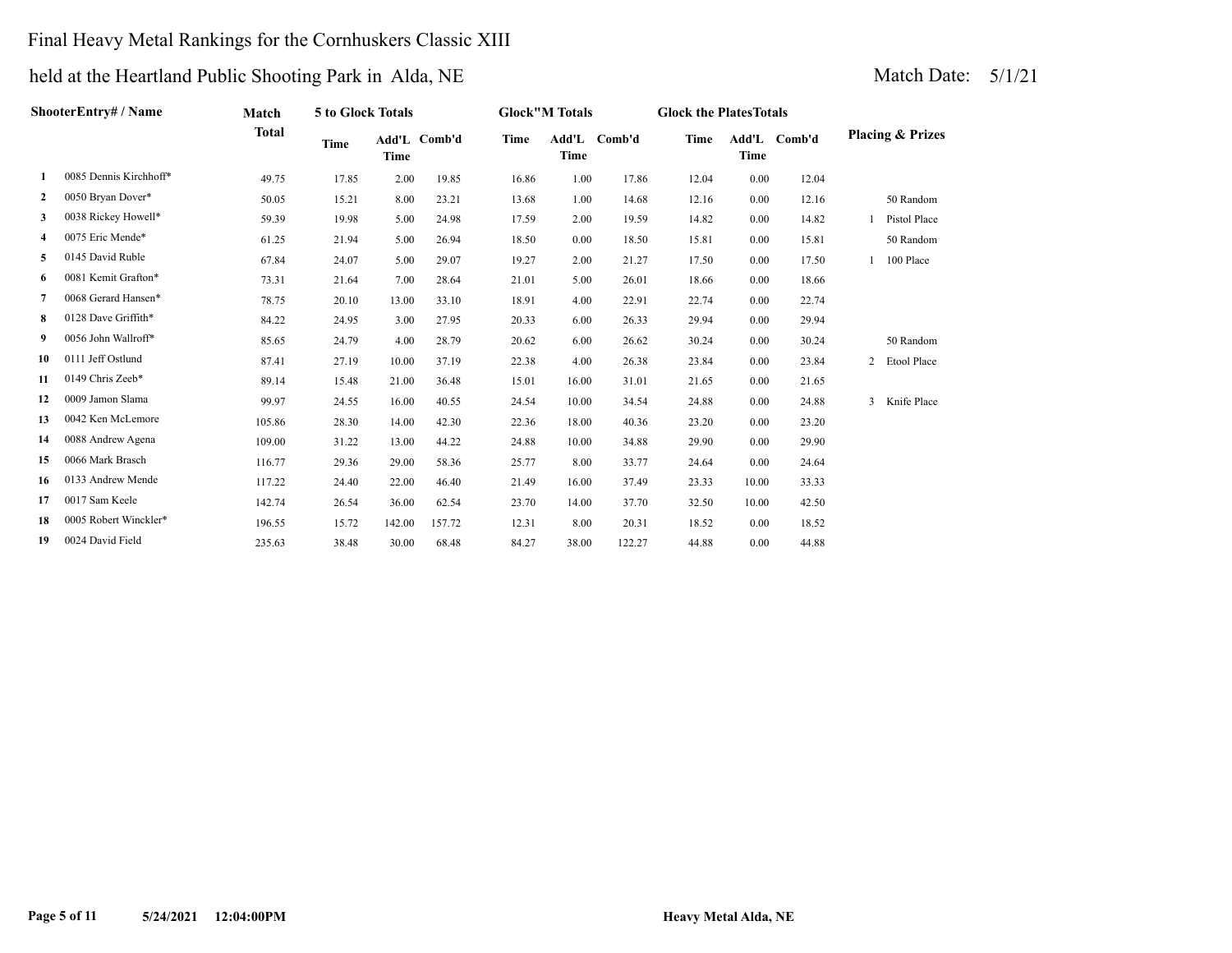## Final Major Sub Rankings for the Cornhuskers Classic XIII

## held at the Heartland Public Shooting Park in Alda, NE Match Date: 5/1/21

|    | ShooterEntry# / Name | Match  | 5 to Glock Totals |       |              |       | <b>Glock</b> "M Totals |        | <b>Glock the Plates Totals</b> |               |        |                             |
|----|----------------------|--------|-------------------|-------|--------------|-------|------------------------|--------|--------------------------------|---------------|--------|-----------------------------|
|    |                      | Total  | Time              | Time  | Add'L Comb'd | Time  | Add'L<br>Time          | Comb'd | Time                           | Add'L<br>Time | Comb'd | <b>Placing &amp; Prizes</b> |
|    | 0046 Bryan Dover*    | 38.52  | 9.51              | 1.00  | 10.51        | 9.30  | 4.00                   | 13.30  | 14.71                          | 0.00          | 14.71  |                             |
| 2  | 0034 Rickey Howell*  | 43.38  | 13.12             | 4.00  | 17.12        | 11.23 | 0.00                   | 11.23  | 15.03                          | 0.00          | 15.03  |                             |
| 3  | 0073 Eric Mende*     | 49.57  | 13.70             | 2.00  | 15.70        | 13.03 | 1.00                   | 14.03  | 19.84                          | 0.00          | 19.84  | Pistol Place                |
| 4  | 0067 Gerard Hansen*  | 53.59  | 12.96             | 2.00  | 14.96        | 12.67 | 0.00                   | 12.67  | 25.96                          | 0.00          | 25.96  |                             |
| 5. | 0127 Dave Griffith*  | 68.72  | 13.70             | 4.00  | 17.70        | 16.70 | 1.00                   | 17.70  | 23.32                          | 10.00         | 33.32  |                             |
| 6  | 0077 Kemit Grafton*  | 79.39  | 14.72             | 5.00  | 19.72        | 15.50 | 0.00                   | 15.50  | 24.17                          | 20.00         | 44.17  | 50 Random                   |
|    | 0014 John Abshier*   | 88.54  | 16.30             | 6.00  | 22.30        | 17.27 | 3.00                   | 20.27  | 35.97                          | 10.00         | 45.97  |                             |
| 8  | 0089 Steve Rempe*    | 95.82  | 14.08             | 8.00  | 22.08        | 13.95 | 5.00                   | 18.95  | 24.79                          | 30.00         | 54.79  | 50 Random                   |
| 9  | 0069 Phillip Cooper* | 96.96  | 20.46             | 8.00  | 28.46        | 17.42 | 6.00                   | 23.42  | 35.08                          | 10.00         | 45.08  |                             |
| 10 | 0103 Lance Neeman    | 100.08 | 15.20             | 8.00  | 23.20        | 14.97 | 2.00                   | 16.97  | 29.91                          | 30.00         | 59.91  | 100 Place                   |
| 11 | 0054 Herman Bolte*   | 112.26 | 16.81             | 13.00 | 29.81        | 16.79 | 3.00                   | 19.79  | 22.66                          | 40.00         | 62.66  |                             |
| 12 | 0064 Mark Brasch     | 113.14 | 18.29             | 7.00  | 25.29        | 17.86 | 3.00                   | 20.86  | 26.99                          | 40.00         | 66.99  | 2<br>Etool Place            |
| 13 | 0121 Andrew Hartley* | 120.46 | 16.85             | 6.00  | 22.85        | 27.87 | 4.00                   | 31.87  | 35.74                          | 30.00         | 65.74  |                             |

 **14** 0129 Cruze Lauer\* 132.74 12.27 16.00 28.27 14.62 5.00 19.62 24.85 60.00 84.85

 **16** 0022 David Field 241.08 38.65 34.00 72.65 44.83 21.00 65.83 52.60 50.00 102.60

 **15** 0125 David Hartley 140.46 17.36 3.00 20.36 22.52 3.00 25.52 34.58 60.00 94.58 3 Knife Place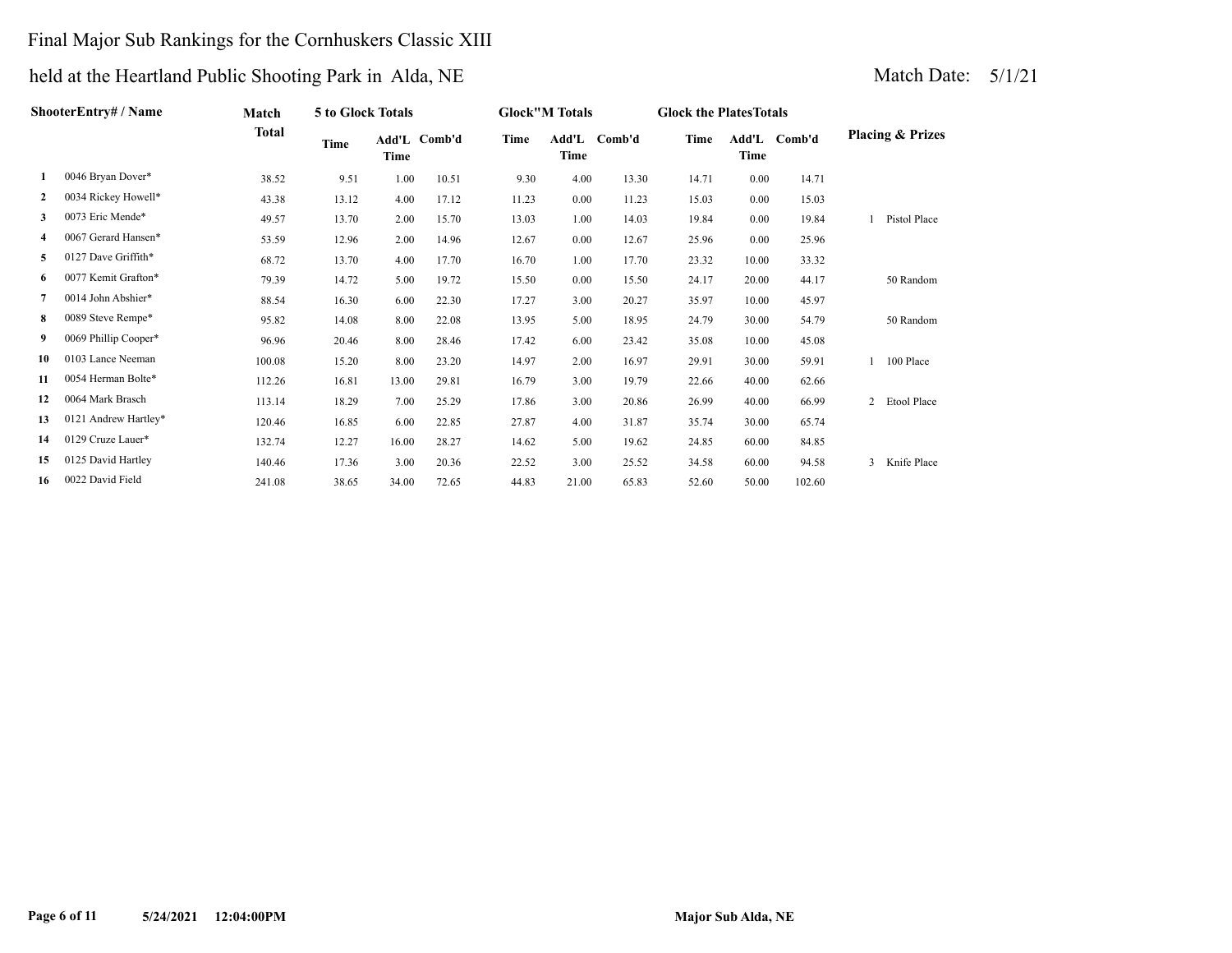## Final Master Stock Rankings for the Cornhuskers Classic XIII

|              | ShooterEntry# / Name   | Match        | 5 to Glock Totals |               |        |       | <b>Glock</b> "M Totals |        | <b>Glock the Plates Totals</b> |               |        |                             |
|--------------|------------------------|--------------|-------------------|---------------|--------|-------|------------------------|--------|--------------------------------|---------------|--------|-----------------------------|
|              |                        | <b>Total</b> | Time              | Add'L<br>Time | Comb'd | Time  | Add'L<br>Time          | Comb'd | Time                           | Add'L<br>Time | Comb'd | <b>Placing &amp; Prizes</b> |
|              | 0049 Bryan Dover*      | 44.77        | 15.13             | 2.00          | 17.13  | 12.81 | 3.00                   | 15.81  | 11.83                          | 0.00          | 11.83  | 100 Place                   |
| $\mathbf{2}$ | 0084 Dennis Kirchhoff* | 48.76        | 16.50             | 2.00          | 18.50  | 15.82 | 3.00                   | 18.82  | 11.44                          | 0.00          | 11.44  | 2 Etool Place               |
| 3            | 0004 Robert Winckler*  | 49.62        | 14.47             | 8.00          | 22.47  | 12.38 | 1.00                   | 13.38  | 13.77                          | 0.00          | 13.77  | Knife Place                 |
| 4            | 0037 Rickey Howell*    | 55.94        | 18.76             | 8.00          | 26.76  | 15.68 | 1.00                   | 16.68  | 12.50                          | 0.00          | 12.50  |                             |
| 5.           | 0062 Mike Lewis*       | 67.89        | 20.10             | 5.00          | 25.10  | 17.38 | 4.00                   | 21.38  | 21.41                          | 0.00          | 21.41  |                             |
| 6            | 0080 Kemit Grafton*    | 74.42        | 23.26             | 6.00          | 29.26  | 19.61 | 5.00                   | 24.61  | 20.55                          | 0.00          | 20.55  |                             |
|              | 0136 Theodorus Berlijn | 174.01       | 31.14             | 15.00         | 46.14  | 29.89 | 13.00                  | 42.89  | 44.98                          | 40.00         | 84.98  |                             |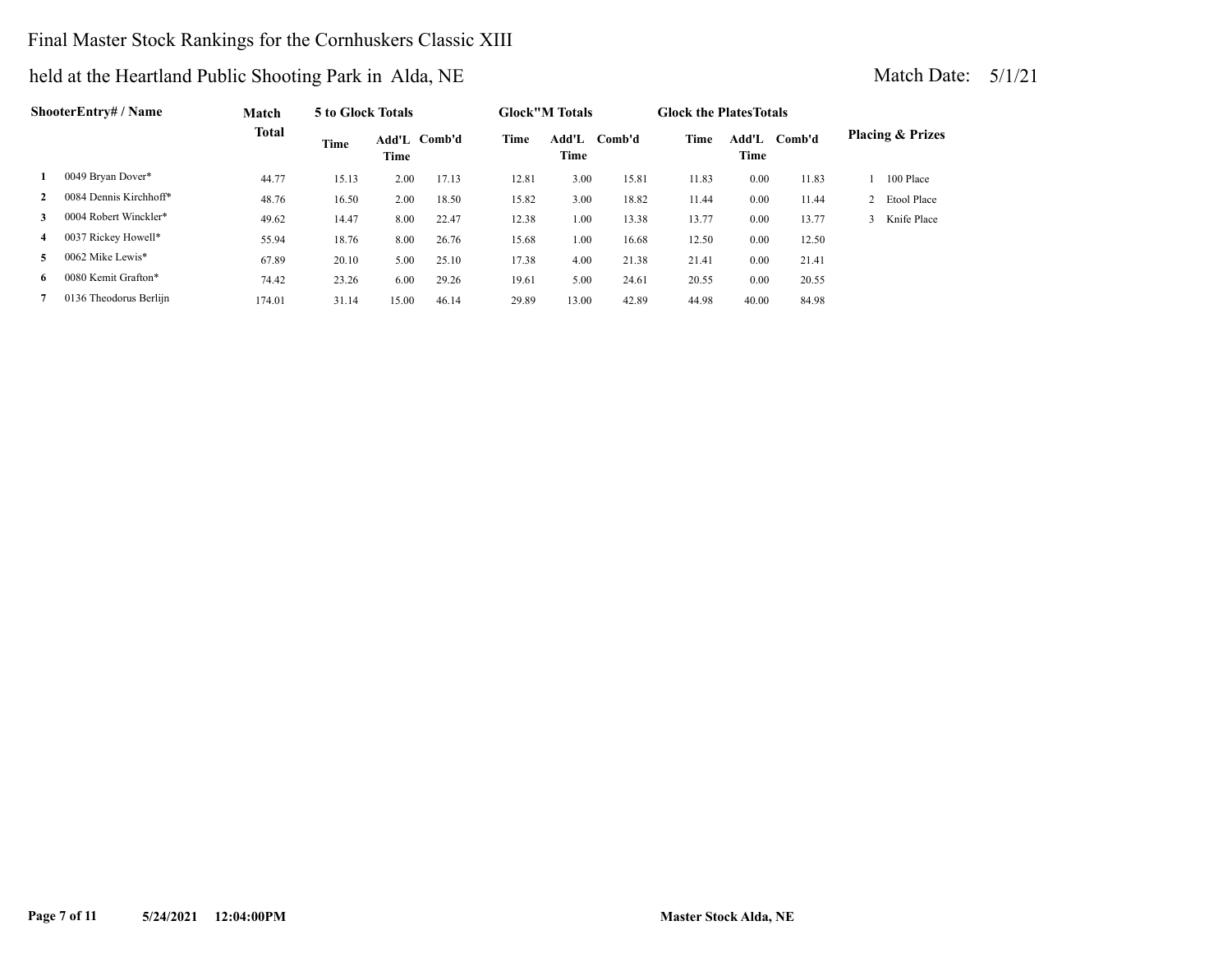## Final SubCompact Rankings for the Cornhuskers Classic XIII

|              | ShooterEntry# / Name   | Match        | 5 to Glock Totals |             |              |       | <b>Glock"M Totals</b> |              | <b>Glock the Plates Totals</b> |             |              |                             |
|--------------|------------------------|--------------|-------------------|-------------|--------------|-------|-----------------------|--------------|--------------------------------|-------------|--------------|-----------------------------|
|              |                        | <b>Total</b> | Time              | <b>Time</b> | Add'L Comb'd | Time  | <b>Time</b>           | Add'L Comb'd | <b>Time</b>                    | <b>Time</b> | Add'L Comb'd | <b>Placing &amp; Prizes</b> |
| 1            | 0082 Dennis Kirchhoff* | 48.51        | 18.15             | 1.00        | 19.15        | 16.50 | 0.00                  | 16.50        | 12.86                          | 0.00        | 12.86        | Pistol Place                |
| $\mathbf{2}$ | 0045 Bryan Dover*      | 48.79        | 14.55             | 6.00        | 20.55        | 12.70 | 2.00                  | 14.70        | 13.54                          | 0.00        | 13.54        |                             |
| 3            | 0001 Robert Winckler*  | 57.29        | 16.02             | 3.00        | 19.02        | 13.46 | 5.00                  | 18.46        | 19.81                          | 0.00        | 19.81        |                             |
| 4            | 0033 Rickey Howell*    | 60.83        | 19.32             | 3.00        | 22.32        | 17.05 | 2.00                  | 19.05        | 19.46                          | 0.00        | 19.46        |                             |
| 5            | 0059 Mike Lewis*       | 63.15        | 20.68             | 6.00        | 26.68        | 16.76 | 1.00                  | 17.76        | 18.71                          | 0.00        | 18.71        |                             |
| 6            | 0013 John Abshier*     | 79.30        | 26.07             | 4.00        | 30.07        | 23.35 | 2.00                  | 25.35        | 23.88                          | 0.00        | 23.88        |                             |
| 7            | 0053 Herman Bolte*     | 89.58        | 24.87             | 15.00       | 39.87        | 21.40 | 6.00                  | 27.40        | 22.31                          | 0.00        | 22.31        |                             |
| 8            | 0076 Kemit Grafton*    | 89.68        | 21.14             | 21.00       | 42.14        | 20.14 | 1.00                  | 21.14        | 26.40                          | 0.00        | 26.40        |                             |
| 9.           | 0110 Jeff Ostlund      | 91.01        | 24.68             | 12.00       | 36.68        | 24.42 | 2.00                  | 26.42        | 27.91                          | 0.00        | 27.91        | 100 Place                   |
| 10           | 0120 Andrew Hartley*   | 91.67        | 20.96             | 24.00       | 44.96        | 18.53 | 7.00                  | 25.53        | 21.18                          | 0.00        | 21.18        |                             |
| 11           | 0028 Hank Shaw         | 112.25       | 29.94             | 21.00       | 50.94        | 27.72 | 8.00                  | 35.72        | 25.59                          | 0.00        | 25.59        | 2<br>Etool Place            |
| 12           | 0026 Karl Snell        | 119.42       | 25.10             | 32.00       | 57.10        | 24.56 | 5.00                  | 29.56        | 32.76                          | 0.00        | 32.76        | Knife Place<br>3            |
| 13           | 0124 David Hartley     | 132.43       | 24.54             | 21.00       | 45.54        | 21.46 | 9.00                  | 30.46        | 36.43                          | 20.00       | 56.43        |                             |
| 14           | 0101 Kyle Sherwood     | 132.71       | 28.73             | 32.00       | 60.73        | 22.89 | 8.00                  | 30.89        | 31.09                          | 10.00       | 41.09        |                             |
| 15           | 0058 Michael Olyphant  | 138.84       | 23.10             | 12.00       | 35.10        | 23.10 | 6.00                  | 29.10        | 34.64                          | 40.00       | 74.64        |                             |
| 16           | 0030 Kenneth Wallin*   | 142.49       | 26.10             | 28.00       | 54.10        | 23.18 | 4.00                  | 27.18        | 41.21                          | 20.00       | 61.21        |                             |
| 17           | 0021 David Field       | 184.26       | 29.81             | 37.00       | 66.81        | 24.74 | 47.00                 | 71.74        | 45.71                          | 0.00        | 45.71        |                             |
| 18           | 0113 Kenneth McGuire   | 194.83       | 28.65             | 63.00       | 91.65        | 29.40 | 27.00                 | 56.40        | 36.78                          | 10.00       | 46.78        |                             |
| 19           | 0097 Steve Greenwood   | 753.85       | 29.80             | 32.00       | 61.80        | 29.09 | 23.00                 | 52.09        | 399.96                         | 240.00      | 639.96       |                             |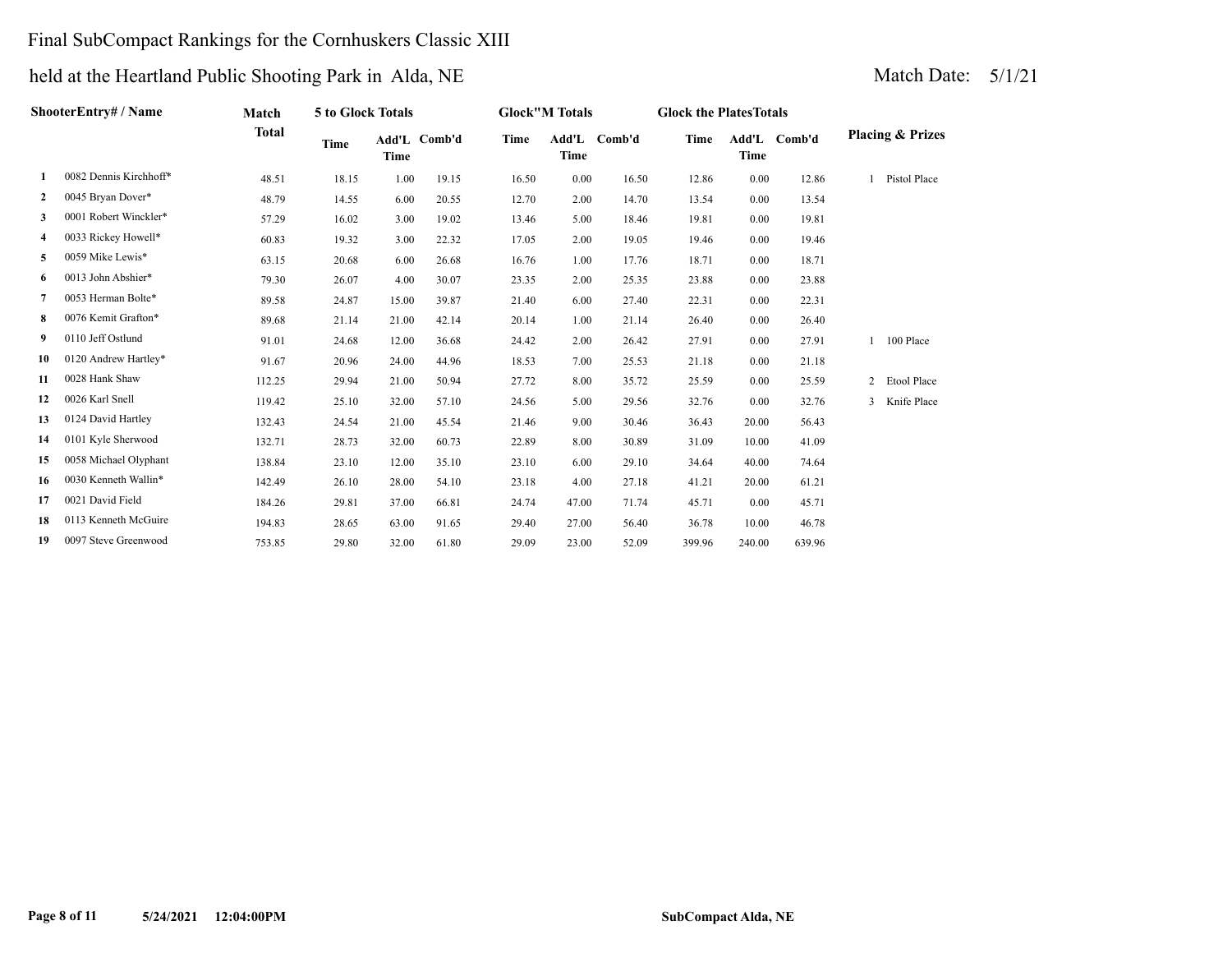## Final Unlimited Rankings for the Cornhuskers Classic XIII

## held at the Heartland Public Shooting Park in Alda, NE Match Date: 5/1/21

| <b>ShooterEntry# / Name</b> |                        | Match        | 5 to Glock Totals |               |        | <b>Glock</b> "M Totals |               |        | <b>Glock the Plates Totals</b> |               |        |                             |
|-----------------------------|------------------------|--------------|-------------------|---------------|--------|------------------------|---------------|--------|--------------------------------|---------------|--------|-----------------------------|
|                             |                        | <b>Total</b> | Time              | Add'L<br>Time | Comb'd | Time                   | Add'L<br>Time | Comb'd | Time                           | Add'L<br>Time | Comb'd | <b>Placing &amp; Prizes</b> |
|                             | 0048 Bryan Dover*      | 43.55        | 14.15             | 4.00          | 18.15  | 12.71                  | 2.00          | 14.71  | 10.69                          | 0.00          | 10.69  | 100 Place                   |
|                             | 0003 Robert Winckler*  | 51.17        | 14.51             | 6.00          | 20.51  | 10.78                  | 8.00          | 18.78  | 11.88                          | 0.00          | 11.88  |                             |
| 3                           | 0036 Rickey Howell*    | 51.27        | 17.25             | 1.00          | 18.25  | 16.35                  | 3.00          | 19.35  | 13.67                          | 0.00          | 13.67  |                             |
| 4                           | 0074 Eric Mende*       | 53.82        | 19.19             | 2.00          | 21.19  | 17.88                  | 1.00          | 18.88  | 13.75                          | 0.00          | 13.75  | 50 Random                   |
| 5.                          | 0061 Mike Lewis*       | 60.89        | 16.35             | 9.00          | 25.35  | 16.58                  | 5.00          | 21.58  | 13.96                          | 0.00          | 13.96  |                             |
| 6                           | 0079 Kemit Grafton*    | 61.53        | 20.74             | 1.00          | 21.74  | 18.09                  | 5.00          | 23.09  | 16.70                          | 0.00          | 16.70  |                             |
|                             | 0151 Jeffrey Stiehm II | 67.29        | 19.97             | 5.00          | 24.97  | 18.92                  | 5.00          | 23.92  | 18.40                          | 0.00          | 18.40  | 100 Place                   |
| 8                           | 0138 Dave Niehus       | 71.09        | 24.50             | 5.00          | 29.50  | 20.92                  | 1.00          | 21.92  | 19.67                          | 0.00          | 19.67  | 2 Etool Place               |
| 9                           | 0032 Kenneth Wallin*   | 74.38        | 25.74             | 6.00          | 31.74  | 23.09                  | 2.00          | 25.09  | 17.55                          | 0.00          | 17.55  |                             |
| 10                          | 0019 Jeff Viola        | 79.19        | 27.19             | 7.00          | 34.19  | 23.98                  | 6.00          | 29.98  | 15.02                          | 0.00          | 15.02  | 3 Knife Place               |
| 11                          | 0148 Hank Shaw         | 82.73        | 28.24             | 5.00          | 33.24  | 23.90                  | 6.00          | 29.90  | 19.59                          | 0.00          | 19.59  |                             |

 0141 Nathaniel Boyd 94.24 30.54 4.00 34.54 23.74 4.00 27.74 31.96 0.00 31.96 0041 Ken McLemore 103.40 26.43 18.00 44.43 23.13 5.00 28.13 30.84 0.00 30.84 0139 Daniel Bubb 111.69 31.66 11.00 42.66 32.39 3.00 35.39 33.64 0.00 33.64 0023 David Field 284.80 58.39 21.00 79.39 86.44 82.00 168.44 36.97 0.00 36.97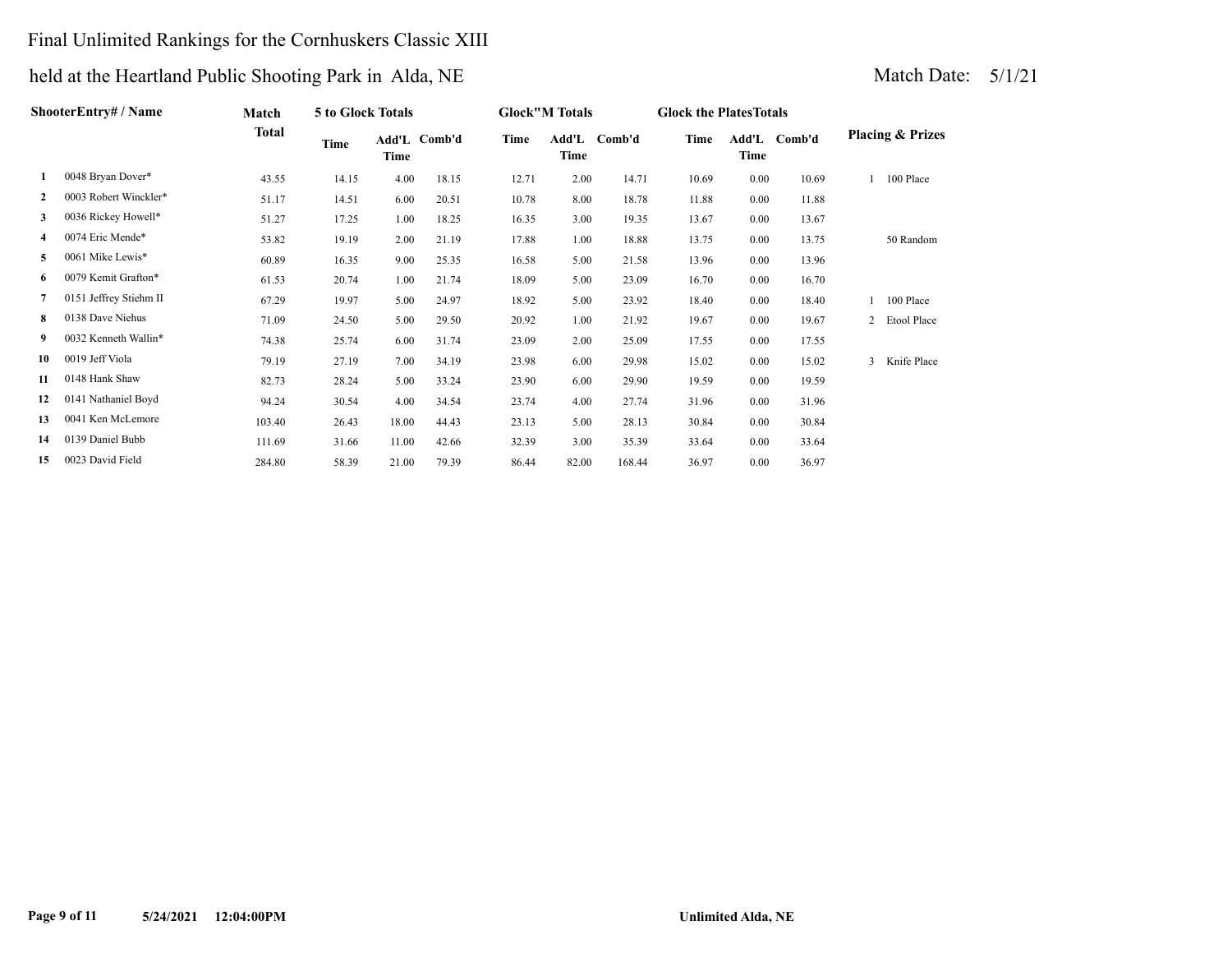#### **Final Team Rankings for the Cornhuskers Classic XIII**

| <b>Civilian</b> |        |                       |                                              |  |  |  |  |  |  |  |
|-----------------|--------|-----------------------|----------------------------------------------|--|--|--|--|--|--|--|
| <b>Standing</b> | Score  | <b>Team Name</b>      | <b>Team Members</b>                          |  |  |  |  |  |  |  |
|                 |        |                       |                                              |  |  |  |  |  |  |  |
|                 | 409.00 | Sesostris Gun Club    | Lance Neeman, John Knoell, Lynn Friesen      |  |  |  |  |  |  |  |
|                 | 519.28 | The Gun Garage        | Jane Bolte, Floyd McMillin, Michael Olyphant |  |  |  |  |  |  |  |
|                 | 640.47 | Sesostris II Gun Club | Jeffrey Gans, Mark Knoell, Brian Goninan     |  |  |  |  |  |  |  |